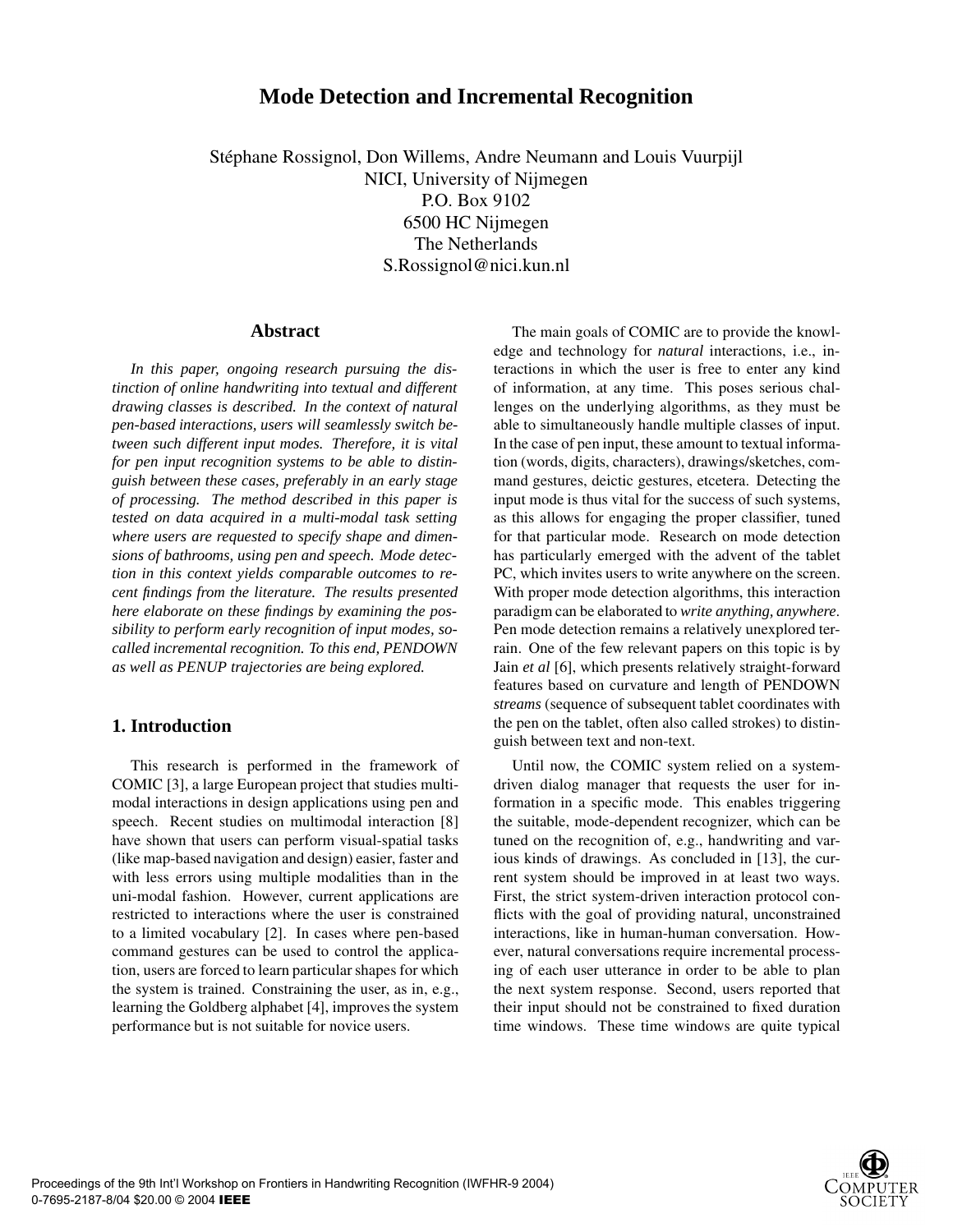in multimodal interactive systems and allow the system to determine when a user has finished generating output. Thus, in order to allow more natural conversations, early recognition is required, where inputs should be recognized as soon as possible.

As a first step toward early recognition, this paper presents ongoing research on *early mode detection* within the context of bathroom design. First, in the next section, a brief description of the mode-dependent recognizers for the recognition of text and drawings is given. An extensive description of the COMIC experiments and employed recognition technologies is contained in [12]. Subsequently, in Section 3, the suitability of the algorithms described in [6] for the purpose of mode detection is assessed. The obtained results are quite comparable to those from [6]. These results are further elaborated in Section 4, by discussing the possibility of *incremental recognition*, where it is examined whether decisions can be made by the system before the user has completed his input. Finally, preliminary findings on using PENUP streams preceding pen input will be discussed.

# **2. Mode-dependent recognition**

In COMIC, the pen input recognition system has to deal with three different input modes, via which various objects from the domain of bathroom design can be specified: (i) drawings, (ii) textual information (measures), and (iii) deictic gestures. For "drawings", three different objects must be recognized: walls, windows and doors. For walls and windows, several measures have to be specified (wall length, window width, window height, height of window sill). Measures are represented by digit strings (including floats) and unit descriptions, like "3.25 mtr." The last category, "deictic gestures", contains erasing (gestures generated with the back of the pen), encircling (indicating areas or objects of interest), tapping (indicating a particular object), and pointing gestures (indicating location or spatial relation between two points). In an exploratory study on penbased input in design applications [9], a large data set was acquired that shows the huge variability in handwriting and drawings. In free writing conditions of textual information, users produce handwriting in vertical, diagonal, and horizontal orientations, possibly accompanied with hyphenations. In some cases, upper case characters are mixed with lower case, abbreviations, etcetera. For drawings, the ways people produce doors, windows and even walls is highly variable as well [9]. This makes pen input recognition in natural conditions a challenging issue. It would not only require to distinguish between modes, but also to solve problems such as the normalization of slant and orientation and the segmentation of multiple objects.

*Data* For the results discussed in this paper, the data acquired through the COMIC system with 28 users were used. Each user was requested to use pen and speech to enter layout and dimensions of three different bathroom blueprints. In the experimental set up, the system responded to each user input by rendering the recognized corresponding objects. So, if the user drew a wall (and it was recognized), the system would render a straight line. If the user would write a measure, the system would render an ascii text representation; if the user would generate an erasing gesture, the system would remove the (previously) rendered object indicated by the erasing gesture; etcetera. Figure 1 depicts a typical result from a user entering the ground plan of a bathroom.



**Figure 1. Typical bathroom. Pen input is marked in green. Walls, doors, windows and measures are beautified.**

As in the data acquisition process users were requested by the system to enter information in one particular mode, mode-dependent recognition is feasible in this case. For recognizing walls and textual information, the following mode-dependent recognition algorithms are employed:

*measure recognition* The afore-mentioned exploratory study on natural input revealed that most users write measures in isolated digit sequences and that no connected script was used to connect sizes to units. Also, the vast majority of units was produced by a sequence of isolated characters. These observations made it feasible to employ straight-forward digit, character and special symbol (commas, dots, hyphenations) recognition methods to build up a string hypothesis space that subsequently was pruned by syntactic post-processing employing domain knowledge.

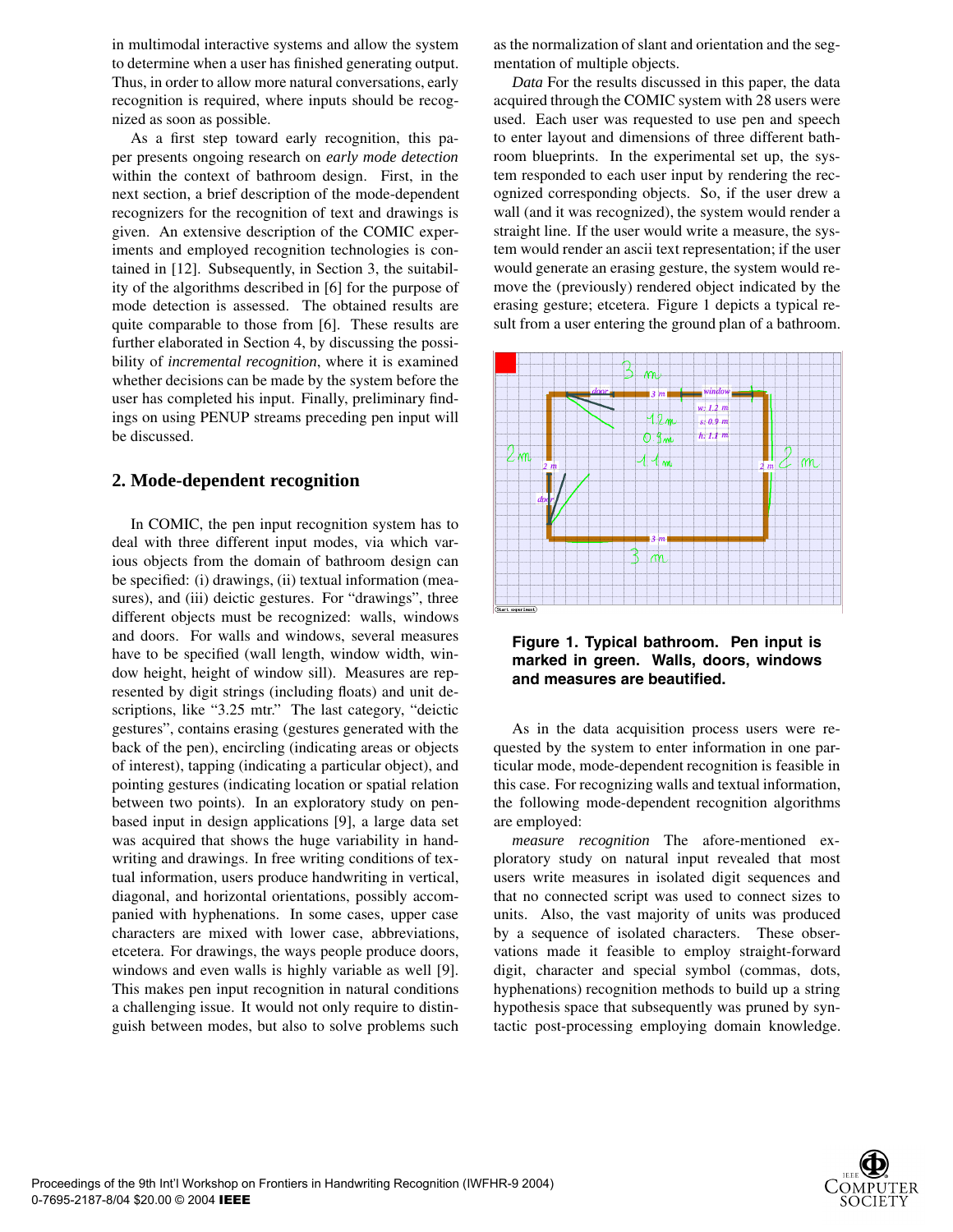Trajectory- and (relative) angular features [11] were used to train dedicated multi-layered perceptrons for these purposes. The angular features make it possible to process characters independent of orientation. The pruning process removed spurious hypotheses like containing multiple dots, measures with multiple units, or measures that were obviously incorrect (too small or too large).

*wall recognition* In most cases, wall recognition may be solved by a linear approximation of horizontal or vertical lines. However, in a large number of cases users draw multiple walls (any combination of two, three or four walls) or sketch walls in multiple movements, resulting in a wide range of variations. In order to process these irregular shapes in a robust manner, the following algorithm is employed: First a modified version is constructed of the chain code histogram (CCH) described in [5]. From this CCH the *probable* number of walls  $(w_{exp})$  is determined. Using this value, the input is divided in  $4w_{exp}$  chain segments with equal length, to create a new chain code with  $K = 4$ . Direction changes are used to determine wall corners. Spurious corners that lie on approximately the same line are merged into one wall.

It is beyond the scope of this paper to report in detail on the recognition algorithms employed for the other categories. Given the huge variability in which windows, doors, deictic and erasing gestures are produced, the recognition of these shapes is a complex issue. For the current system, dedicated recognition algorithms are employed which are based on contextual knowledge on the domain of bathroom design. For example, in order to be able to recognize the position of windows and doors, it is required that the user has first drawn the corresponding wall to which they are attached. Fortunately, our observations from unconstrained drawings justify the conclusion that this is always the case. For more details on the observed pen input repertoires in design applications, the reader is referred to [12].

# **3. Mode detection**

The recognizers described in the previous section can be used in cases where it is known in advance to which mode the input belongs. The goal of this section is to set a first step toward distinguishing different input modes, after which the suitable recognizer can be engaged. As the goal is to determine in an early stage to which mode the pen input belongs, the idea is to base this method on stroke-information rather than complete shapes. To this end, the collected data were manually labeled using the transcription tool described in [13], resulting in a number of annotated PENDOWN streams. If a sample (either a wall, door, window, measure, or gesture) was generated from multiple streams, all streams belonging to the sample were individually labeled, resulting in: (i) 2610 streams belonging to 588 measures, (ii) 390 streams belonging to 336 walls, (iii) 292 streams belonging to 84 doors, and (iv) 187 streams belonging to 84 windows.

**Approach** For distinguishing between modes, a twostep process is being employed, that is based on the recognition of PENDOWN streams. In the first step of this process, a distinction is made between walls and the other three categories. In the second step, a distinction is made between textual information and the remaining two drawing categories (doors and windows). In this paper, no distinction between deictic gestures and the other categories, nor between doors and windows is reported.

## **3.1. Distinguishing textual information from walls**

The pen streams are low-pass filtered using a FIR-Hanning filter (window size of 7). The features used to distinguish between walls and verbal information (measures) are similar to the length and curvature features described in [6]. The curvature of a stream is defined as the mean of the angular deviation from linearity of three successive pen samples:

$$
C = \frac{1}{N-2} \sum_{i=2}^{N-1} | \widehat{P_{i+1}P_i} - \widehat{P_iP_{i-1}} |
$$

Here,  $N$  is the number of samples of the stream,  $P_i$  and  $P_{i+1}$  are two successive coordinates, where distances between two points are not uniformly distributed. The distinctive properties of the extracted features can be observed in Figure 2.

**Classification** Mode distinction based on these features is performed by searching proper decision thresholds between the features. Separating the two classes using the length feature alone, with a threshold at  $84.82$ , already yields a correct classification of  $97.03\%$  of the samples. Textual information can be detected with high accuracy  $(99.77\%)$ , whereas wall streams are detected with  $78.72\%$  accuracy. Separating the two classes using the single curvature feature, with a threshold at  $0.0572$ , yields an overall  $92.03\%$  correct classification. In this case,  $94.98\%$  of the textual information and  $72.30\%$  of the walls are recognized correctly. The correlation between these two features is low: 0.29. So, by constructing a simple non linear decision boundary as shown in Figure 2, the classification results can be improved:

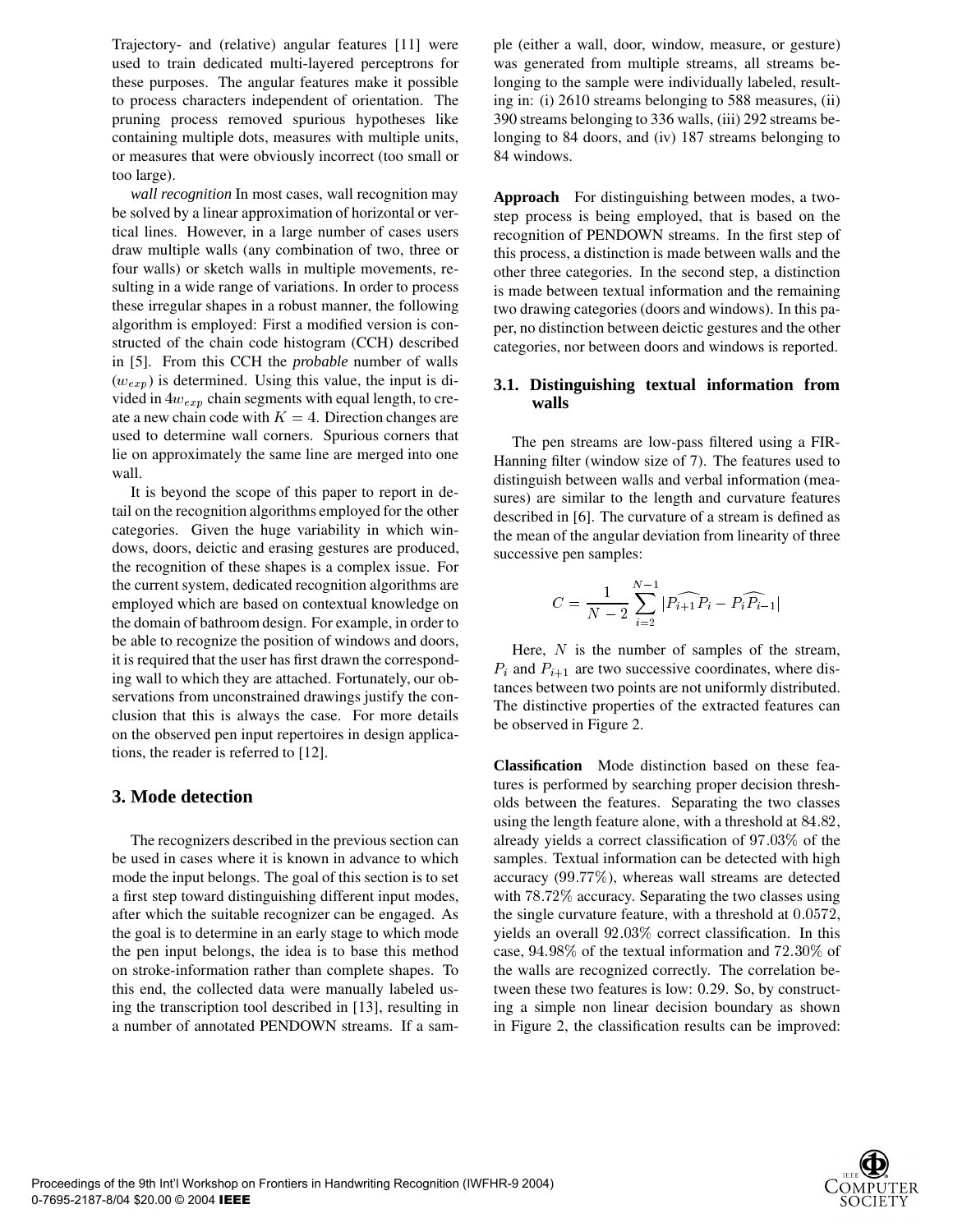

**Figure 2. Two-dimensional plot of length and curvature computed for wall and textual information. A similar distinction between walls and windows/doors can be made.**

 $98.13\%$  of the streams are correctly classified  $(99.62\%$  10 pixels) of the measures and  $89.21\%$  of the wall streams).

# **3.2. Distinguishing textual information from doors and windows.**

The same length and curvature features as described above have been extracted from streams belonging to doors and windows. As can be deduced from Figures 2 and 3, window and door samples overlap considerably with textual information. If the same decision boundary is employed,  $82.53\%$  of the door streams and  $89.30\%$ of the window streams are classified within the textual cluster.

Distinguishing between measures and doors or windows using these simple features is thus hard. This is due to the fact that a door or a window is most often generated using two short streams, each indicating an edge. These pen gestures are similar to horizontal or vertical streams as observed in, e.g., "1", "7", "t", "l", etcetera.

In order to separate windows and doors from measures, a contextual clue from the application is used. In schematic drawings from bathroom ground plans, doors and windows very often intersect with walls (see for example Figure 1). In fact,  $33.90\%$  of the doors and  $70.1\%$ of the windows streams intersect a wall. This is in contrast with  $0.42\%$  for the measures. Knowing that some object intersects a wall, may thus be a valuable clue for distinguishing between measures and drawings. As this "intersection" feature is quite rigid, the distance between



**Figure 3. Two-dimensional plot of length and curvature computed for doors and windows.**

a stream (measure, window or door) to a wall is used here. By using a proper distance threshold (e.g., 2, 7 or 10 pixels), the obtained percentage of correct classification are depicted in Table 1 below.

| distance | doors | windows | measures |
|----------|-------|---------|----------|
|          | 45.21 | 81.28   | 99.20    |
|          | 78.42 | 93.58   | 95.13    |
| 10       | 82.88 | 95.19   | 89.78    |

## **Table 1. Recognition results (percentage) for different distance thresholds.**

From these results it can be concluded that even relatively simple features such as curvature and length can be used to distinguish walls from handwriting, but that in order to separate handwriting from more complex samples (like doors or windows), either more advanced features need to be explored, or contextual information as described here must be used.

# **4. Incremental pen mode detection**

 mode detection in the context of bathroom design ap-This section explores the possibility to perform early plications. Two approaches are being considered. The first pursues incremental recognition based on the length and curvature features described above. The second approach explores PENUP streams with the goal to detect modes even before the user touches the tablet.

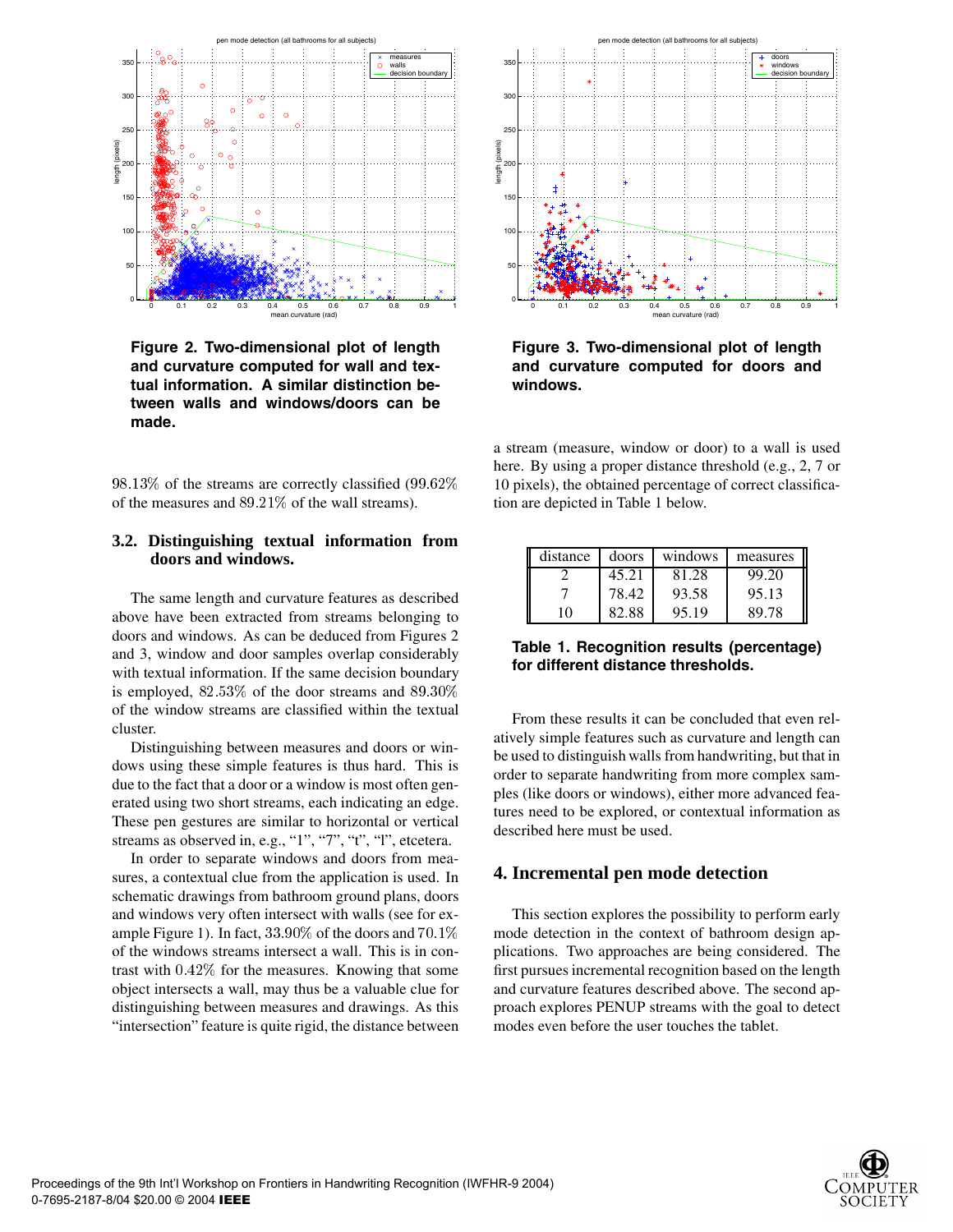#### **4.1. Early pen-down stream analysis**

As a first study in early mode detection, we have explored how much information is required to be able to distinguish walls from textual information. Not much work has been done on this approach of incremental recognition [10]. The same length and curvature features as described above were employed to distinguish pen streams, but now the (temporal) length of samples to be compared was varied. The research question reads: "After how many milliseconds can it be decided (with a precision of  $\rho\%$ ), that the user is drawing a wall and is not writing a measure?".

To this end, a number of trajectories with a variable duration were generated and the length and curvature features (using similar decision boundaries as presented above) were used to distinguish the different modes. The obtained results are presented in Figure 4. For example, for  $\rho$ =80%, the required duration is 1278ms. The majority (74.6 %) of the walls has a much longer duration than this threshold, which means that incremental recognition is successful here. If a higher precision is required, a longer trajectory has to be considered. For example, for  $\rho$ =85%, a temporal length of 1487ms is required. Please note that this is still a significant advantage as 65.6% of the walls need more than this duration to be completed.



**Figure 4. Stream-based incremental recognition of walls and measures. For smaller duration streams, many wall subsegments are wrongly classified as measure.**

#### **4.2. Pen-up streams recognition**

Like many other digitizing tablets, the Wacom Cintiq 15X LCD digitizer is able to record the pen trajectories closely above ( $\simeq$  1 cm) the tablet. The idea is that by considering the trajectory of the pen above the tablet, predictions can be made about whether the writer starts writing textual information or whether the writer starts drawing. We have not found many references in the literature about the use of PENUP streams for early recognition purposes. Furthermore, in those cases where PENUP trajectories are considered, the trajectories between characters (ligatures) are used to improve recognition and not the trajectories preceding PENDOWN.

In our first naive explorations of preceding PENUP streams for mode detection, we have considered the afore-mentioned features curvature and length and a velocity feature. The velocity feature seems promising as it may be expected that when users start drawing walls with the pen (mostly straight lines), the velocity is higher than when they start writing text. Although it appears that these features do not distinguish at all between the classes, by considering a contextual clue, some first results are obtained. As explained above (see Figure 1), users inputed their information on a drawing canvas that displayed a grid. It appeared that when subjects where drawing walls, the majority would follow this grid. This is an important finding from the human factors studies reported in [12] that provides another clue for recognition.

Figure 5 plots all acquired walls produced by the 28 subjects. As can be observed, the original grid is apparently an attractor for human subjects. By computing the distance of the considered pen streams to the grid lines, a distinction can be made between walls and other classes. The percentage of wall PENUP streams close to the grid (between 0 to 4 pixels) is  $75.37\%$ . The percentage of PENUP streams belonging to measures that lie further than 5 pixels from the grid, is  $58.01\%$ . Although these preliminary results are encouraging, we are currently exploring more features to improve these results.

# **5. Conclusion**

The application domain of interactive design provides a rich testbed in which handwriting, drawings and deictic gestures are combined. It was discussed that being able to distinguish between these modes in an early stage of processing is important for activating the proper mode-dependent recognition algorithm. This paper presents our first results on mode detection of different pen input categories. Based on relatively simple length and curvature features described elsewhere in